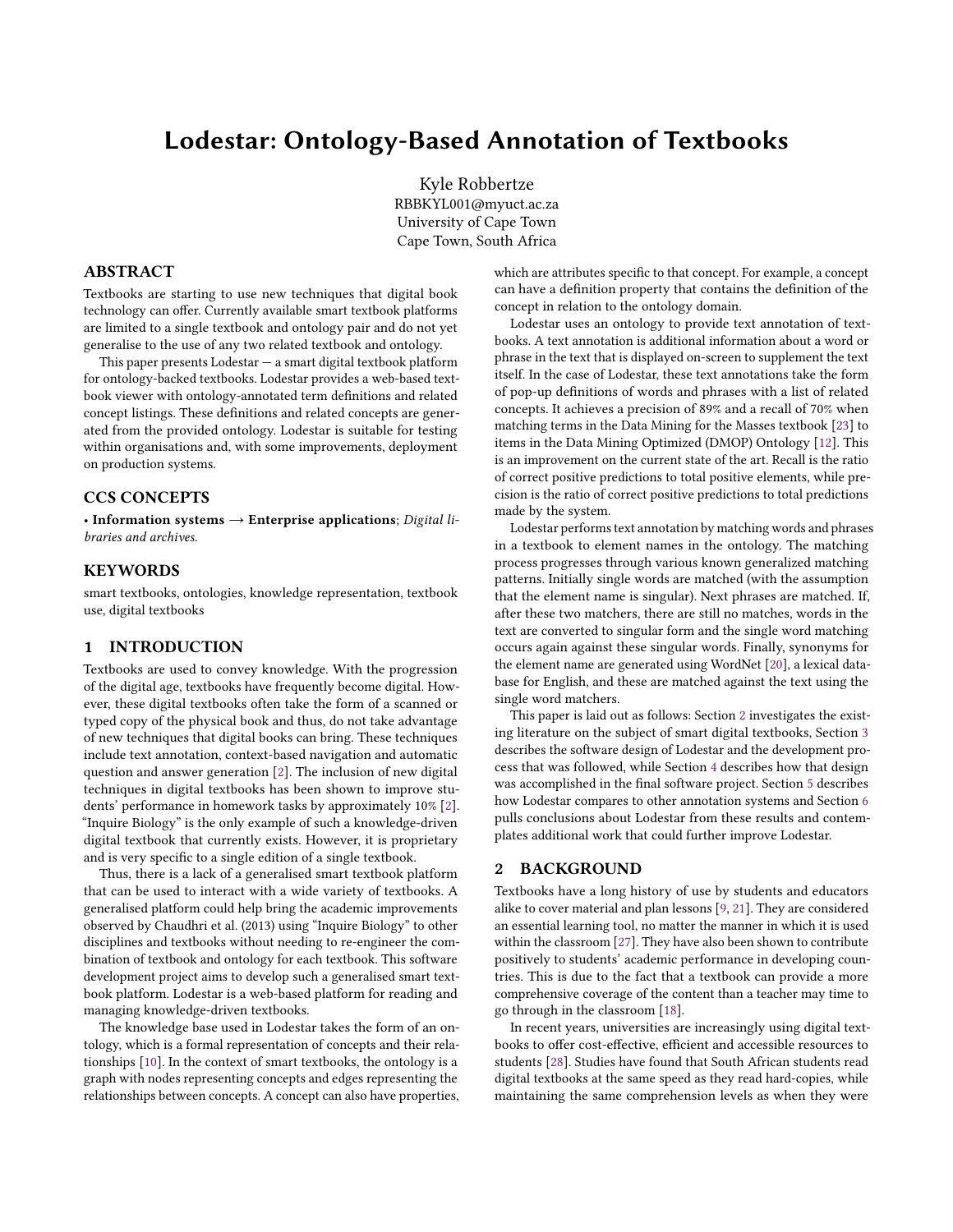

has its own concept summary. Concept summaries are independent of chapters and pull knowledge from different chapters into a single place, thus helping students to read actively. Active reading occurs through enabling students to clarify and summarize the content around a concept. These concept summaries are important as they clearly summarize the content without requiring the student to wade through irrelevant information as they would if they were searching through other resources such as Wikipedia [\[2\]](#page-8-0). Figure [1](#page-1-0) shows a concept summary displaying a concept with the differences with a linked concept highlighted.

A potential limitation of a generated concept summary is that students lose any advantages gained by writing the summary themselves, as summarizing a piece of text is the first step of active reading [\[24\]](#page-9-12). While a generated concept summary does not prevent students from creating a summary of the content themselves, it may make students less likely to do so.

In-line definitions of concepts reduce students' cognitive load when working through the textbook by providing easy access to basic terminology [\[2\]](#page-8-0). Students experience high cognitive load when learning new concepts [\[32\]](#page-9-13). Reducing this load improves concept acquisition. This is a form of active reading and thus has been shown to improve academic results [\[24\]](#page-9-12). "Inquire Biology" provides these in-line definitions by underlining the term and providing a pop-up dialogue containing the definition when the student mouses over the term. This pop-up is useful as it allows students to skip over the definition if they already know it, while giving them the opportunity to test their knowledge of the definitions if they so choose [\[2\]](#page-8-0). Thus, further benefiting the learning process.

#### 2.2 Text Annotation

Ontology-based text annotation is the process of mapping strings in text to ontology elements based on the provided subject domain ontology. This is done through detecting metadata and structuring the data for improved processing later [\[13\]](#page-9-14). Annotation is important, as this is how the textbook and ontology are combined to be presented to the user in a smart digital textbook platform: the ontology provides a semantic interpretation of the textbook [\[31\]](#page-9-15).

The main link between an ontology and its text is a terminology, which maps concepts in the ontology to terms in the text. However, usually there is no simple one-to-one mapping between terms and concepts. According to Spasic et al. (2005), the probability of two experts to refer to the same concept with the same term is less than 20%. Another potential ambiguity is when the same term refers to multiple concepts depending on the context in which it is used [\[31\]](#page-9-15).

There are several text annotation tools available, including Ontea [\[13\]](#page-9-14), Textpresso [\[22\]](#page-9-16) and GoPubMed [\[7\]](#page-9-17). These all focus on using ontologies to enhance written text and search results. While Ontea is generic to any piece of text and ontology, Textpresso and GoPubMed both focus specifically on the biomedical industry.

These tools are not suitable for use in Lodestar for several reasons. One reason is that Ontea is domain specific in the standard regular expressions provided [\[13\]](#page-9-14). Another reason is that Textpresso and GoPubMed are both highly specific to the biomedical field and would require an unjustifiable amount of effort to generalize

Ontea uses regular expressions to match text to concepts in the linked ontology [\[13\]](#page-9-14). Laclavik, et al. (2009) achieved an average

Figure 1: A graphical outline of what a differential concept summary between two concepts would look like.

Key Facts

Definition

Concept Summary

<span id="page-1-0"></span>Concept Concept

Differences

Key Facts

using hard-copies [\[29\]](#page-9-9). However, Sackstein et al. (2015), hypothesized that reading speed could be influenced by students' prior exposure to the medium that they were reading on [\[29\]](#page-9-9). Thus, students' reading speed could solely be because they are familiar with the platform, and the study results could be hiding potential issues, such as students presenting lower comprehension levels and slower reading speeds that students unfamiliar with digital textbooks could encounter while using them.

It has been noted that digital textbooks are easier to update and distribute via the internet [\[3,](#page-8-2) [6\]](#page-9-10). Frequent updates are required for subjects such as taxation tables and case-law where new standards are often being set. This easy updating of digital textbooks also reduces the number of different editions of textbooks students need to purchase, minimising the cost incurred while studying [\[8\]](#page-9-11). A webbased platform is able to provide updates quickly to all its users as all textbooks and associated data are located in one location controlled by the maintainer of the platform, thus minimising the number of editions that students are required to use.

#### 2.1 Digital Smart Textbooks

A digital smart textbook makes use of adaptive e-learning techniques to enhance a textbook and to encourage students to read the textbook actively. Active reading is the practice of summarizing, questioning, clarifying and predicting when learning a concept. Palinscar and Brown (1984) found that active learning, which active reading is a part, significantly improved students' comprehension of the content being studied. Students were also able to generalize these gains to class tests, thus improving their academic results [\[24\]](#page-9-12). Further, Chaudhri, et al. (2013) found that including adaptive e-learning into a digital textbook, "Inquire Biology", improved students' performance in homework tasks by approximately 10% [\[2\]](#page-8-0). Adaptive e-learning techniques include concept summaries, navigation history, asking and answering students' questions and in-line definitions of concepts [\[2\]](#page-8-0).

Concept summaries are generated summaries of a single concept in the textbook. It includes the definition of the concept, key facts, and relationships with other concepts. Each linked concept then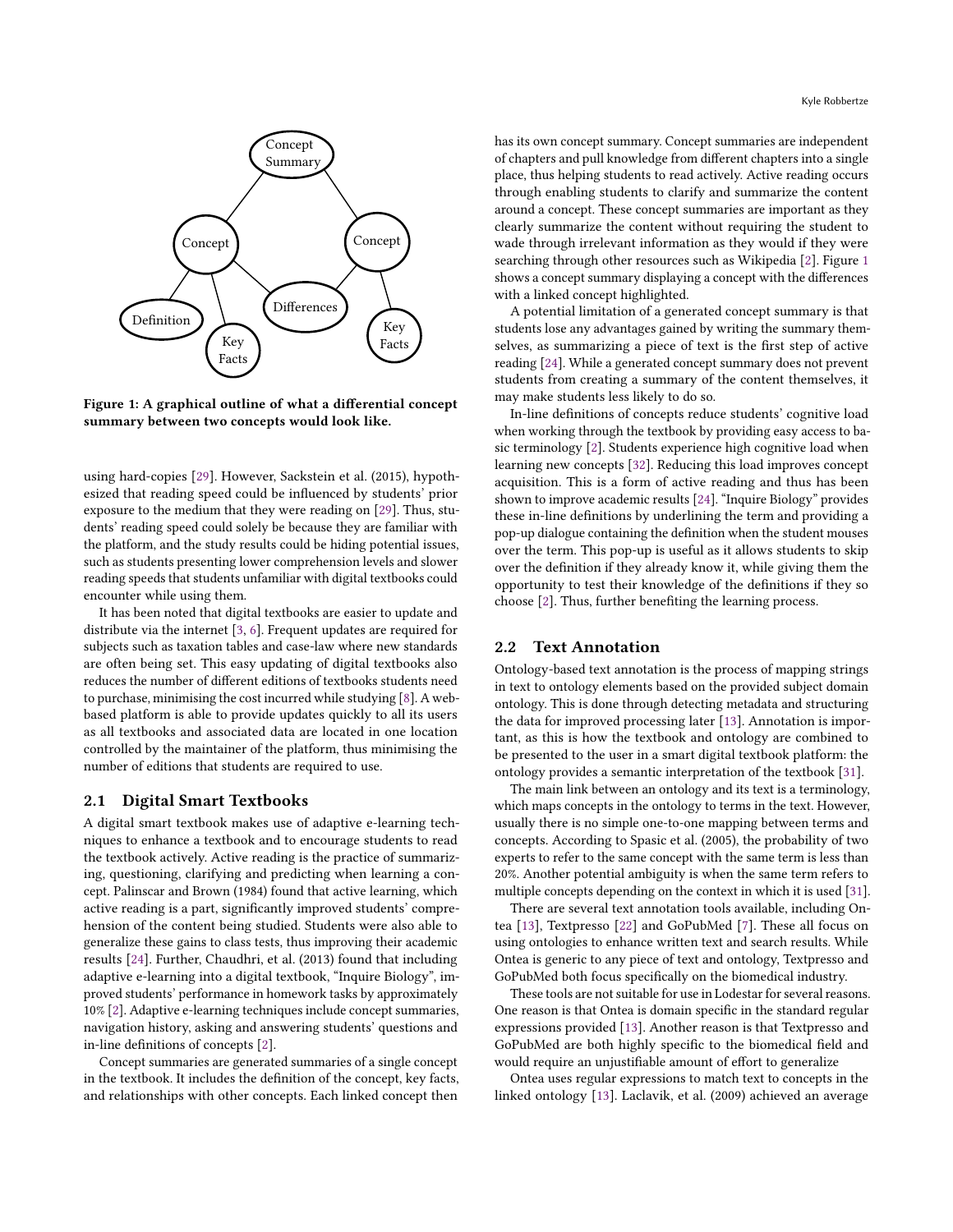recall of 79% and an average precision of 53% using Ontea, but required the user to manually create the regular expressions to be used. Lodestar performed better, with a recall of 70% and a precision of 89%.

Ontea's performance was measured on text using an ontology specifically tailored to it. This would be expected to have a better precision and recall that using a separately developed ontology with the same text and annotation tool as the terms in the text and ontology are the same. Thus, improving the chance of matching terms correctly.

### <span id="page-2-0"></span>3 DESIGN

We aim to provide a digital smart textbook platform that enables educators and students to interact with textbooks in a context-aware, smart way. Lodestar allows administrators to upload textbooks and ontologies so that users can access the smart textbooks once they are processed. These smart textbooks include in-line definitions of concepts and related concept listing based on the ontology provided.

After meeting with the University of Cape Town's (UCT) Centre for Innovation in Learning and Teaching (CILT), we developed the following list of core requirements:

- Lodestar should annotate uploaded source files with a precision and recall which is, at minimum, equivalent to existing annotation systems such as Ontea [\[13\]](#page-9-14),
- Administrators should be able to upload textbooks and ontologies,
- Users should be able to view textbooks after they are uploaded,
- Administrators should be able to added and remove users.

A list of desired additional features was also discussed, while these were not implemented, they form a reference for what is still needed before Lodestar can be used properly in a teaching environment. The list included:

- Integration with existing Learning Management Systems,
- User friendly interface following standard human-computer interaction principles,
- Track student usage to see which sections are used more frequently and students' progress through the textbook,
- Allow the user to highlight text and make comments in the margin

#### 3.1 System Architecture

We selected a web-based system, as this enables administrators to update and maintain the textbooks provided easily. It further allows users to access the textbooks from various locations on a variety of devices without needing to develop specific applications for every anticipated platform. This reduces complexity and aids future maintainability. It also enables easy, cost-effective updating of textbooks by the administrators.

The platform is broken up into 4 parts: source parser, textbook annotation, textbook rendering and administration. This pipeline design ensures modularity and extendibility. Modularity allows the software to be altered with ease, as there are well-defined boundaries between parts and internal changes to one will not affect

another. With this modularity, extending functionality is made possible by adding additional parts to perform the required duties. This extensibility helps iterative development and clean testing of changes. Figure [2](#page-3-1) shows this pipeline process graphically.

The source parser module handles the upload of source textbooks and ontologies by the administrators. This is where supported formats are defined and metadata about the files are gathered. As administrators will be uploading content which is stored and processed on the server, there are security implications that need to be considered. Some of these are the responsibility of the server administrator, however some are considered within the software architecture chosen for Lodestar. Data security and server maintenance is the responsibility of the system administrator, while Lodestar must ensure that uploaded data do not present additional security risks to the system.

Uploaded textbooks are expected to be uploaded in one of the supported formats. If the file is not one of these, the upload fails. This approach reduces attack surface that uploading files provides. In order to reduce it further, files are converted to plain Hypertext Markup Language (HTML) files prior to further processing. This ensures that there is no malicious code that can be executed on the server. Using HTML as the intermediary file format ensures that the file is suitable for rendering on-screen even if no annotations are found.

Textbook annotation is the second step in the pipeline. This is where text annotations are added, which is done to reduce the processing power required to handle each client request that is sent to the renderer. This method increases the size of each textbook on disk, but the trade-off is that the time required to process requests is much smaller. The space-time trade-off is justified by the ratio of expected client requests to source file uploads. Each user will generate a request for every textbook viewed. Thus, requests are handled frequently, while the textbook should only be uploaded irregularly. Thus, processing the textbook each time a user wishes to view it would increase request handling time, making the site slow and unresponsive. In Lodestar, the textbook does not change on each request, rather on each upload of a new source file. This makes processing and storing the changes more efficient.

Once the textbook is processed, it can be displayed to the users in the rendering module. This module is responsible for the look and feel of the website as experienced by end users. The standard user view is a list of textbooks that they can access. Administrators have an additional link on the home screen that allows them to access the administration module.

The administration module is responsible for allowing administrations to maintain and update textbook and ontology details. This is also the entry point for adding new source textbooks and ontologies. Furthermore, the administration module allows administrators to manage users and user permissions on the website.

In every module, there is a clear distinction between the model, view and controller logic. In the Model/View/Controller (MVC) design pattern, the view displays information to the user, while the model is the internal representation of the data. The controller processes user input and interaction between the view and the model [\[17\]](#page-9-18). This separation makes maintaining multiple interfaces or changing the interface easy, without needing to change the internal representation of data. In iterative development this property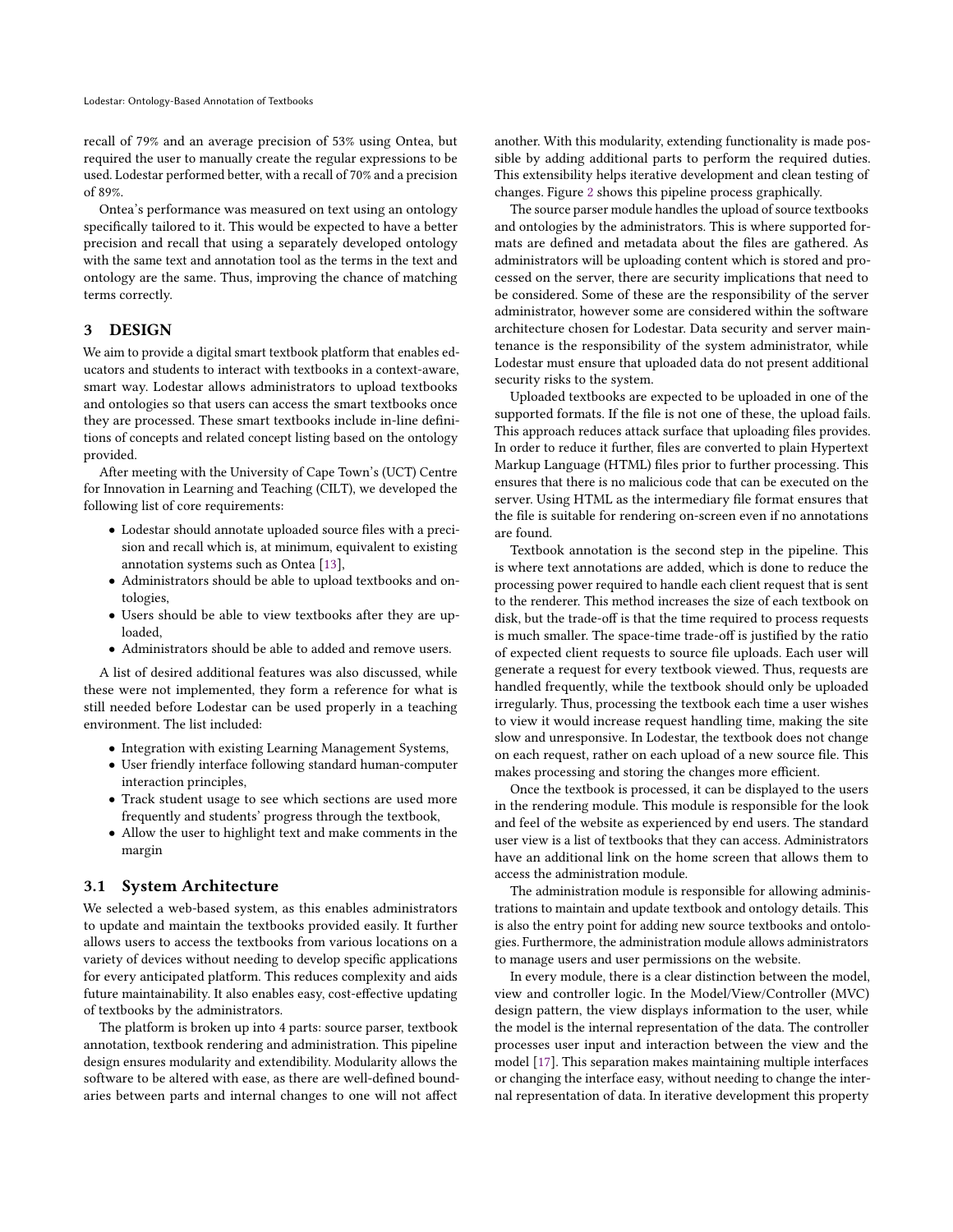<span id="page-3-1"></span>

Figure 2: Lodestar textbook pipeline

is very useful, as it decouples the model, view and controller. This allows iterations to modify any one of the three easily without needing to change the others significantly.

# 3.2 Software Development

We chose to use an iterative development process. This process initially implements a skeletal sub-project. Additional features and enhancements are then added in future iterations [\[1\]](#page-8-3). Iterative development was chosen as it allows for flexibility in the implementation of features and does not need the team which is required in agile-based software development processes. The flexibility in implementation stems from the iterative nature of the process. After each implementation phase, the current implementation is analysed and this dictates on what the next implementation phase will focus [\[1\]](#page-8-3).

The development cycle also followed Test Driven Development (TDD). TDD requires writing automated tests before developing the features that they test. Thus, initially, the tests are written and fail. The feature is then implemented and the tests run again. If the feature is implemented correctly, the tests should then pass [\[11\]](#page-9-19). TDD provides rapid, reproducible feedback on the state of the project. It also ensures that the test suite covers the entire project at a low level, thus ensuring external consistency when changes are made. However, as it tests features at a unit (method or class) level, it does not test for integration issues when multiple units interact in any complex way. These situations also need to be tested in an automated way to reduce the chance of regressions appearing.

Lodestar is licensed under the GNU General Public Licence (GPL) version 3 with the clause allowing redistribution under a later version of the licence at the distributor's discretion. This is an open source licence that allows users to modify and redistribute the modifications, provided that they release their modifications under compatible licensing terms [\[25\]](#page-9-20). Open source licensing such as the GPL ensures that, should the original authors stop developing the platform, interested stakeholders can continue on without needing to start from scratch. Users who require specific features for their environment can also freely make modifications. The source code is available at [https://gitlab.com/paddatrapper/lodestar.](https://gitlab.com/paddatrapper/lodestar)

As the software needs to store user data, it must comply with the South African Protection of Personal Information (POPI) Act. This outlines that only data that are relevant be collected and that the user must consent to this data being collected before it can be done. Furthermore, data must only be used for the purposes that it was originally intended for and there must be reasonable safeguards to ensure the data's safety [\[5\]](#page-9-21). In Lodestar, this is done by never storing sensitive information, such as passwords, in plain-text. Instead, they are cryptographically encrypted before storing. The permissions structure also ensures that only registered and authorized users can access personal data. The system administrator can also ensure compliance by applying encryption between users and the server running Lodestar, and implementing security measures on the server to prevent unauthorized access.

# <span id="page-3-0"></span>4 IMPLEMENTATION

We chose to implement Lodestar in Python using the Django web framework<sup>[1](#page-3-2)</sup>. This decision was made as Python is cross-platform and can be run on Windows, Mac and Linux [\[30\]](#page-9-22). This allows Lodestar to be developed and deployed on any platform, which ensures flexibility. Django also provides all the logic required to translate between web requests, responses and Python without us needing to re-implement it. TDD is supported through a structured testing framework implemented inside Django that allows tests to execute functions and construct classes in the same way as the Django engine does when serving web requests. It further allows testing of requests and responses at the web level. Thus, it makes performing integration testing of multiple components simpler. This improves efficiency and makes writing tests less of a burden.

Lodestar consists of four modules: the source parser, textbook annotation, rendering and administration. The source parser, textbook annotation and rendering module form a pipeline, with the

<span id="page-3-2"></span><sup>1</sup><https://www.djangoproject.com/>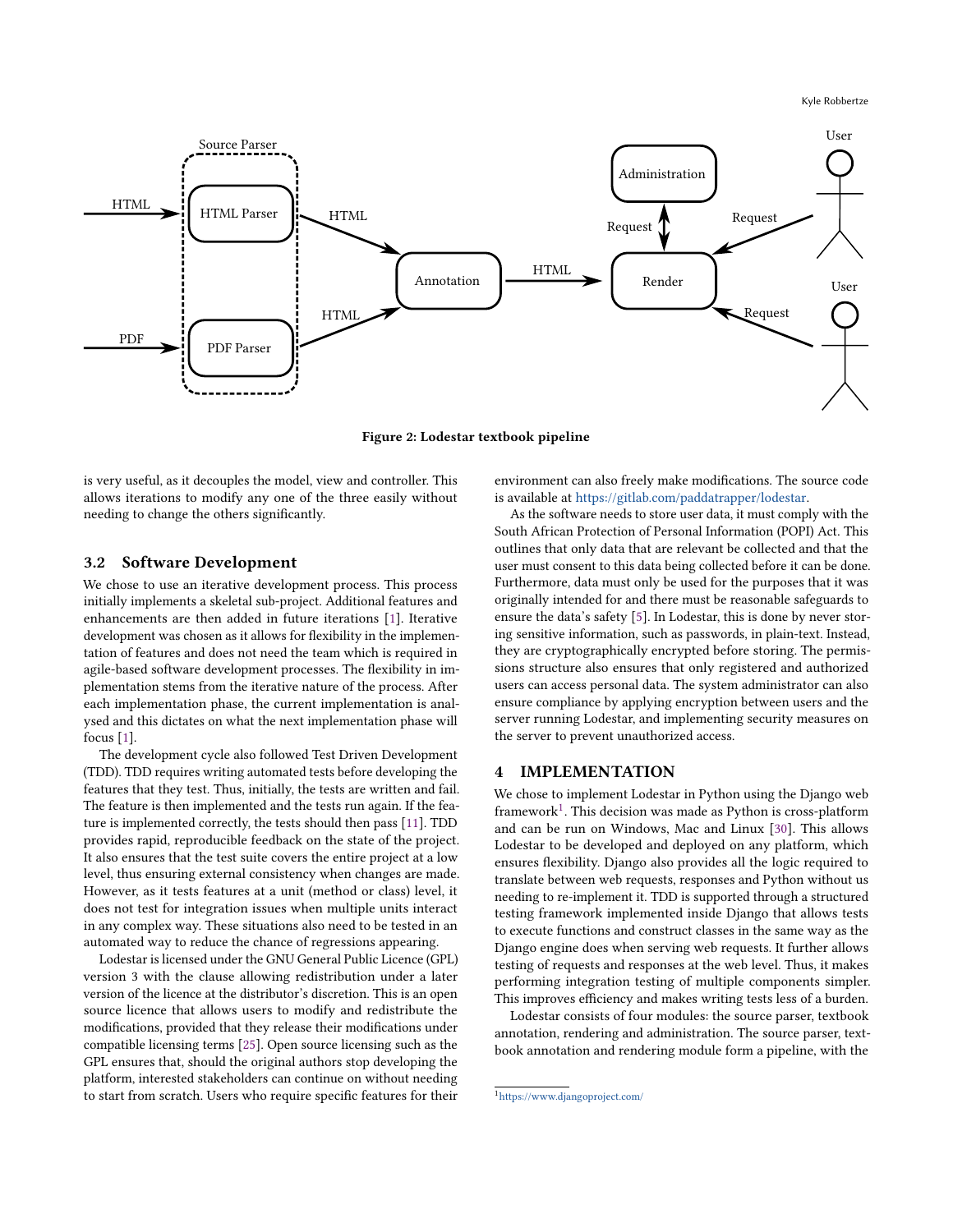administration module providing user management, authentication and a permissions structure.

Progression through the processing pipeline is done using signals. When a source file is uploaded by an administrator and accepted by the server, it is saved into the database. This emits a signal to the source upload stage of the pipeline. Once this is complete, it emits a signal to schedule the textbook processing to occur in the background. The textbook processing takes place in the background so that the user does not have to wait for what can be a lengthy process, depending on the size of the ontology and length of the textbook. Their upload is accepted immediately, and scheduled for processing. The user can then continue using Lodestar or close their browser and the processing will still occur. The textbook will only be available once the processing is complete.

#### 4.1 Source Upload

The source upload process needs to be tailored specifically for each supported file format. This is due to the fact that the different formats need to be processed into a common format that can then be annotated and rendered to users. Efficient processing of uploads was achieved through a hash table mapping file type to transformation function. A hash table provides easy extensibility by adding additional entries for new file formats as they are implemented. In order to improve maintainability, all source format parsers inherit from a single base class that is responsible for registering file types in the hash table and provides common code to reduce duplication.

Lodestar currently only supports two file types: Portable Document Format (PDF) and HTML. This limitation is due to a lack of feasibility with the time available for developing the initial version, and more formats can be added in the future. The PDF parsing function converts the source file into an HTML file and performs a variety of regular expression string replacements on it to remove illegal characters and ensure that it is formatted correctly for rendering. Conversion from PDF to HTML is performed by the pdftotext application from the Poppler<sup>[2](#page-4-0)</sup> project. The HTML parsing function assumes that the file is valid HTML and ensures that it is copied into the correct directory with the correct name.

Once the source is uploaded and converted into a format that the processing pipeline can manipulate, it schedules the textbook for processing in the background.

Ontologies are uploaded as OWL/XML or RDF/XML files. When uploading, the administrator can add details about the ontology, including a list of the properties to use as definitions. A concept has a definition that can be added to an annotation if the concept has a value for at least one of these properties. The list of definition properties is a comma separated list. The last property in the list with a value found for each object in the ontology is used as the concept's definition. Once an ontology is uploaded, textbooks can be uploaded linking to it. This achieves our requirement of allowing administrators to upload textbooks and ontologies.

#### 4.2 Textbook Annotation

Once the textbook annotation stage is started, it is responsible for annotating the HTML file so that the renderer can display in-line definitions and term relations. It processes the HTML line-by-line, finding words or phrases in the text that matches element names from the ontology and adds the required details as an HTML element to the text. The annotated line is then written to an HTML file that is later displayed to the user. This is explained in Algorithm [1.](#page-4-1) The algorithm uses owlready [\[14\]](#page-9-23) to interact with the ontology.

<span id="page-4-3"></span><span id="page-4-2"></span><span id="page-4-1"></span>

| <b>Algorithm 1</b> Annotation of a textbook                                 |
|-----------------------------------------------------------------------------|
| <b>Require:</b> ontology, sourceFile, htmlFile                              |
| 1: $q \leftarrow$ loadOntology()                                            |
| 2: predicates $\leftarrow$ ontology.predicates                              |
| 3: $definitionMap \leftarrow getDefinitions(q, predicates)$                 |
| 4. while source File has next line do                                       |
| $line \leftarrow sourceFile.readLine()$<br>5:                               |
| <b>for all</b> subject, de finition in de finitionMap <b>do</b><br>6:       |
| $match, matchTerm \leftarrow getMatch(subject, line)$<br>7:                 |
| if <i>match</i> then<br>8:                                                  |
| $line \leftarrow line.\text{replace}(\text{matchTerm}, \text{match})$<br>9: |
| end if<br>10:                                                               |
| end for<br>11:                                                              |
| htmlFile.write(line)<br>12:                                                 |
| 13: end while                                                               |

<span id="page-4-4"></span>Algorithm [1](#page-4-1) requires the file path to the source HTML file (sourceFile). This is the HTML file generated by the source upload module from the PDF or HTML file that the administrator uploaded. htmlFile is the file path that the annotated text will be written out to. getDefintions on line [3](#page-4-2) creates a map of elements in the ontology to definitions. This is a hash map of element names to definitions, stored in *definitionMap*. If the concept does not have a definition, it is added, but the definition is blank. A concept has a definition if it has a definition predicate or property. These are the list of properties given by the administrator when they uploaded the ontology. The line test function then uses this filtered map of classes to definitions to detect terms.

getMatch on line [7](#page-4-3) (Algorithm [1\)](#page-4-1) calls the function described in Algorithm [2,](#page-5-0) which matches terms in the ontology to words in a line using a series of matching functions. These match terms, then single words and finally try variations on words such as plurals and synonyms using WordNet [\[20\]](#page-9-3), an online lexical database. The plural and synonym matchers are described in Algorithms [3](#page-5-1) and [4](#page-5-2) respectively. This design allows the easy addition of new matchers by adding them to the list of matchers. getMatch (Algorithm [2\)](#page-5-0) returns two data: the regular expression generated to match the term in the line and the HTML element to replace it with. This HTML element includes sections of the definition and related concepts so that they can be displayed when the textbook is rendered and is generated by getItem on line [4](#page-5-3) (Algorithm [2\)](#page-5-0). The regular expression is used on line [9](#page-4-4) (Algorithm [1\)](#page-4-1) to replace the term with the new HTML element. This regular expression is generated to ensure that the term is matched in the correct location in the line. For example if a previous term contains the current term in the definition, the regular expression must not match the term in the definition, rather the one in the original text.

In Algorithm [3,](#page-5-1) WordNet is used to split the line up into words (line [1\)](#page-5-4) and then to generate the singular versions of each word

<span id="page-4-0"></span><sup>2</sup><https://poppler.freedesktop.org/>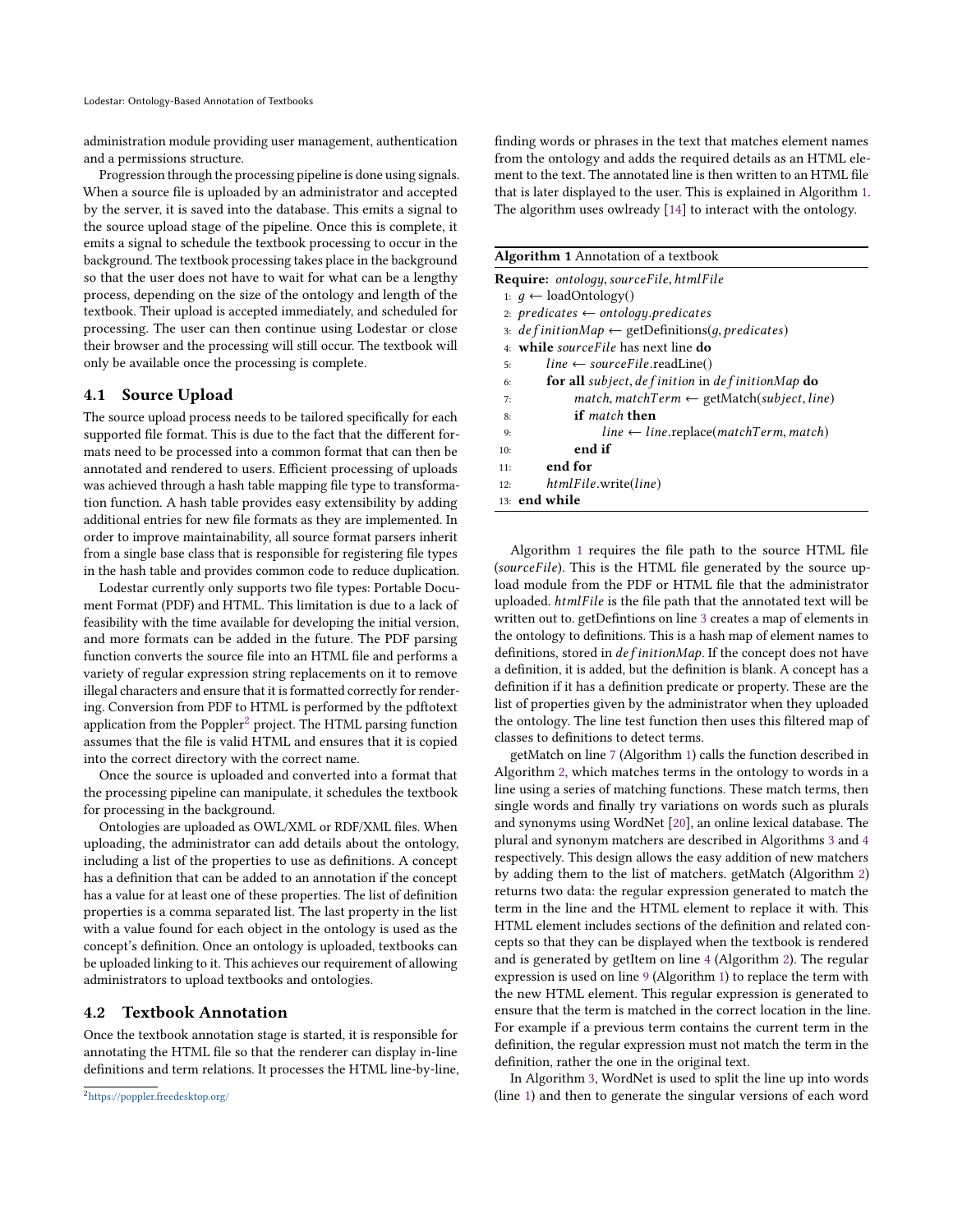<span id="page-5-0"></span>

| <b>Algorithm 2</b> Matching a term in a line of text |  |  |  |  |  |  |  |  |  |
|------------------------------------------------------|--|--|--|--|--|--|--|--|--|
|------------------------------------------------------|--|--|--|--|--|--|--|--|--|

|    | <b>Require:</b> matchers, term, line, predicates                        |
|----|-------------------------------------------------------------------------|
|    | $1:$ for all matcher in matchers do                                     |
| 2: | stop, regex, match $\leftarrow$ matcher(term, line)                     |
| 3: | if "stop" in result then                                                |
| 4: | <i>item</i> $\leftarrow$ formatItem( <i>match</i> , <i>predicates</i> ) |
| 5: | return regex, item                                                      |
| 6: | end if                                                                  |
|    | 7: end for                                                              |

<span id="page-5-3"></span>8: return None

(line [2\)](#page-5-5). These singular versions are then matched against the term, ignoring letter case.

<span id="page-5-5"></span><span id="page-5-4"></span><span id="page-5-1"></span>

| <b>Algorithm 3</b> Matching a plural of a term                                |
|-------------------------------------------------------------------------------|
| <b>Require:</b> term, line                                                    |
| 1: <i>lineList</i> $\leftarrow$ wordnet.tokenize( <i>line</i> )               |
| 2. lineListSingle $\leftarrow$ wordnet.getSingleEach(lineList)                |
| 3. for $i = 0$ to length( <i>lineListSingle</i> ) do                          |
| <b>if</b> lineListSingle[i] = term <b>then</b> {Case insensitive match}<br>4: |
| return "stop",<br>5:                                                          |
| "\b" + lineListSingle + "\b(?![\s\w]*)",                                      |
| lineList[i]                                                                   |
| end if<br>6:                                                                  |
| $7:$ end for                                                                  |
| 8: return None                                                                |

WordNet is used again in Algorithm [4](#page-5-2) to retrieve a list of synonyms for the term. A limitation of this approach is that WordNet is unable to determine which part of speech the term is, often resulting in many synonyms with the incorrect part of speech being returned and subsequently matched. WordNet is also limited in its breadth around scientific subject, thus often resulting in generic or incorrect (in context) synonyms being returned [\[19\]](#page-9-24).

<span id="page-5-2"></span>

| <b>Algorithm 4</b> Matching a synonym of a term                     |
|---------------------------------------------------------------------|
| <b>Require:</b> term, line                                          |
| 1: synonyms $\leftarrow$ wordnet.synonyms(term)                     |
| 2: for all synonym in synonyms $do$                                 |
| <b>if</b> synonym = term <b>then</b> {Case insensitive match}<br>3: |
| return "stop",<br>4:                                                |
| "\b" + term + "\b(?![\s\w]* )", synonym                             |
| end if<br>5:                                                        |
| $6:$ end for                                                        |
| 7: return None                                                      |
|                                                                     |

As an example of the matching process, the following HTML paragraph and an ontology with the elements given in Table [1](#page-6-0) can be combined by running Algorithm [1.](#page-4-1) The concepts in Table [1](#page-6-0) come from the Data Mining Optimization (DMOP) ontology [\[12\]](#page-9-2).  $< p >$ 

A data set is required to perform analysis of data in order to make predictions

<p> A <span class="popup" onclick="showPopUp('definition-0')"> <span id="class-0">data set</span> <span class="popup-text" id="definition-0"> DataSet: in data mining, the term data set is defined as a set of examples or instances represented according to a common schema. </span> <span class="popup-relations" id="relations-0"> <span class="popup-relation" id="relation-0"> <span class="relation-name">type</span> <span class="relation-obj">Data</span> </span> </span> </span> is required to perform analysis of <span class="popup" onclick="showPopUp('definition-1')"> <span id="class-1">data</span> <span class="popup-text" id="definition-1"> Data is the generic term that englobes different levels of granularity: data can be a whole dataset (one main table and possibly other tables), or only a table, or only a feature (column of a table), or only an instance (row of a table), or even a single feature-value pair. </span> <span class="popup-relations" id="relations-1"> <span class="popup-relation" id="relation-0"> <span class="relation-name">type</span> <span class="relation-obj"> non-physical-endurant </span> </span> </span> </span> in order to make predictions  $<$ /p>

This produces the following output (additional formatting added

for readability):

# 4.3 Textbook Rendering

The processing pipeline produces an annotated HTML file for each textbook uploaded. The rendering module embeds this into the website to ensure a consistent look and feel. Consistency is used to ensure that the user feels comfortable while using the website. The user is presented with a list of textbooks and when one is selected, the renderer initially displays just the textbook's content on the screen. Terms are underlined and the user can click on them to access the definitions and related concepts. This information is presented in a side panel that pops up next to the text on the same page, which is consistent with other websites, such as GitLab and Facebook, where extra information is presented to the side of the main content. It also ensures that users do not have to switch between screens to view definitions and the textbook, making the website more user-friendly. By displaying textbooks to the user, we ensure that our requirement for users being able to view textbooks

</p>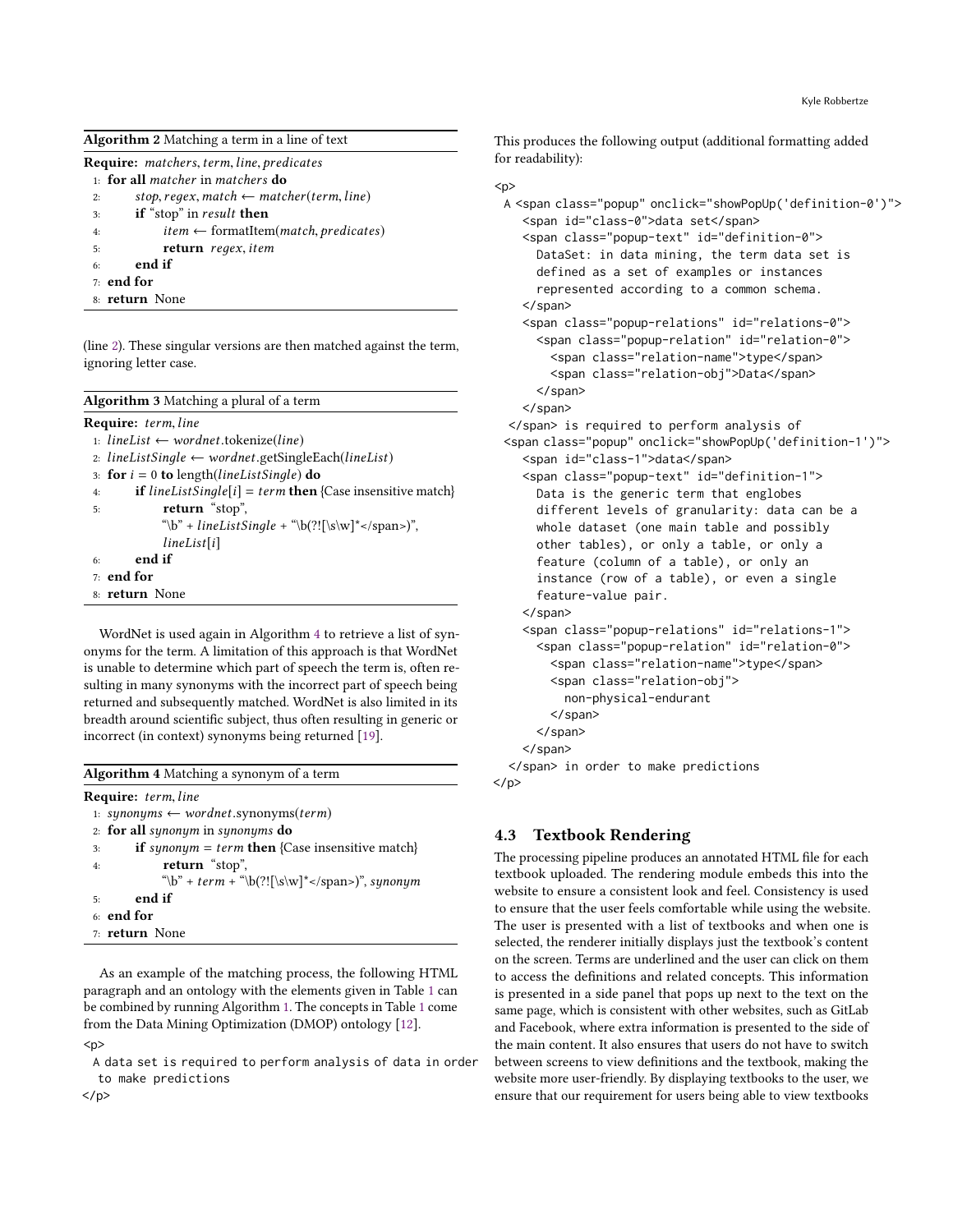Lodestar: Ontology-Based Annotation of Textbooks

<span id="page-6-1"></span>quantities of data, some of which can be very personal in nature. The intent of this book is to introduce you to concepts and practices common in data mining. It is intended primarily for undergraduate college students and for business professionals who may be interested in using information systems and technologies to solve business problems by mining data, but who likely do not have a formal background or education in computer science. Although data mining is the fusion of applied statistics, logic, artificial intelligence, machine learning and data management systems, you are not required to have a strong background in these fields to use this book. While having taken introductory college-level courses in statistics and databases will be helpful, care has been taken to explain within this book, the necessary concepts and techniques required to successfully learn how to mine data. Each chapter in this book will explain a data mining concept or technique. You should understand that the book is not designed to be an instruction manual or tutorial for the tools we will use (RapidMiner and OpenOffice Base and Calc). These software packages are capable of many types of data analysis, and this text is not intended to cover all of their capabilities, but rather, to illustrate how these software tools can be used to perform certain kinds of data

# techniques

A technique is a practical method to obtain some modification in the environment (or evaluation of an environment) that fulfils some task.

· type: ExtendedDnS.method

 $Close \rightarrow$ 

#### Figure 3: The user interface of Lodestar showing the underlined terms and the information pop-up for techniques, which is shown when the term is clicked on.

<span id="page-6-0"></span>

| Concept | Definition                      | <b>Related Elements</b> |
|---------|---------------------------------|-------------------------|
| DataSet | DataSet: in data mining, the    | type: Data              |
|         | term data set is defined as a   |                         |
|         | set of examples or instances    |                         |
|         | represented according to a      |                         |
|         | common schema.                  |                         |
| Data    | Data is the generic term        | non-physical-<br>type:  |
|         | that englobes different lev-    | endurant                |
|         | els of granularity: data can    |                         |
|         | be a whole dataset (one         |                         |
|         | main table and possibly         |                         |
|         | other tables), or only a table, |                         |
|         | or only a feature (column of    |                         |
|         | a table), or only an instance   |                         |
|         | (row of a table), or even a     |                         |
|         | single feature-value pair.      |                         |

Table 1: A list of example concepts in an ontology. The related elements are elements in the ontology, and are not necessarily listed here.

is met. Figure [3](#page-6-1) is what the user sees when viewing a textbook on Lodestar.

All styling and manipulation of the web-page is done using standard web technologies, namely CSS, JavaScript, jQuery<sup>[3](#page-6-2)</sup> and HTML [\[16\]](#page-9-25). This ensures that the renderer can be maintained easily in the future as these technologies already drive the majority of websites [\[16\]](#page-9-25).

The administration section of the rendering module allows administrators to add, delete and modify textbooks and ontologies. Unnecessary re-processing of textbooks is prevented by only executing the processing pipeline when the textbook source file changes. This is done by storing the MD5 message digest hash and comparing this to the MD5 hash of new file uploads. The MD5 hash is a 128 bit hash of a file that is typically unique [\[26\]](#page-9-26). While it is not cryptographically secure [\[34\]](#page-9-27), it is sufficient to minimise unnecessary

re-processing of textbook source files. MD5 is not cryptographically secure because two files can occasionally produce the same MD5 hash even if their contents are different. In Lodestar, this will only cause the updated textbook not to process the new source, but this can be started manually by an administrator from the detail view of a textbook. The advantage of MD5 is that it is fast and not computationally taxing to compute [\[26\]](#page-9-26). Reducing the number of times a textbook is processed reduces the load on the server running Lodestar and thus, improves the user experience.

The administration section further enables the administrator to add and remove users and manage their respective permissions. This ensures that our user administration requirement is met.

# 5 EVALUATION

 $r =$ 

#### 5.1 Materials and Methods

We evaluated Lodestar's annotation by comparing standard  $F_1$ , precision and recall measures [\[4,](#page-8-4) [33\]](#page-9-28) between four variations of Lodestar's matching algorithm. The four variations were:

Base case — matching words and phrases,

Plurals — the base case and plurals retrieved from WordNet, Synonyms — the base case and synonyms retrieved from WordNet, and

All — all three matchers three combined.

Precision is a measure of how many annotated elements are relevant

$$
p = \frac{|\text{relevant elements} \cap \text{total matched}|}{|\text{total annotated}|}
$$

Recall is a measure of how many relevant elements are annotated

$$
\frac{|\text{relevant elements} \cap \text{total matched}|}{|\text{relevant elements}|}
$$

 $F_1$  is the harmonic mean of the precision and recall, giving a measure of the annotation's overall accuracy.

$$
F_1 = \frac{2}{p^{-1} + r^{-1}}
$$

 $\frac{p-1}{p-1+r-1}$ <br>Lodestar's annotation system was tested with 7 pages selected at random from the content sections of the "Data Mining for the Masses" textbook [\[23\]](#page-9-1). The content sections are the chapters in

<span id="page-6-2"></span><sup>3</sup><https://jquery.com/>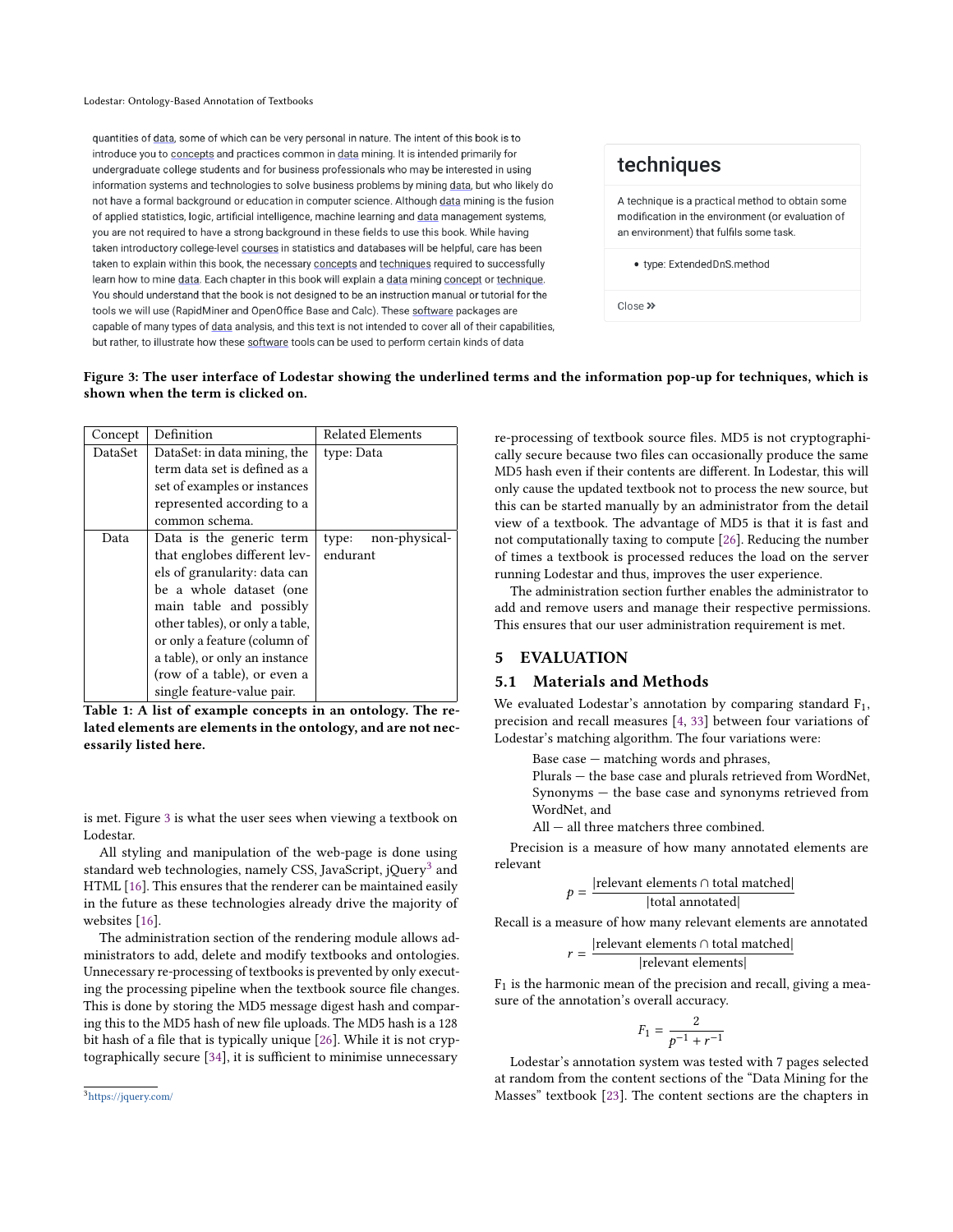#### Kyle Robbertze

<span id="page-7-0"></span>

|                 | Base                  |                      |                       |                      |                       |                  |              |              |  |
|-----------------|-----------------------|----------------------|-----------------------|----------------------|-----------------------|------------------|--------------|--------------|--|
| Page            | <b>Total Relevant</b> | True Positive        | <b>False Positive</b> | Total Matched        | <b>False Negative</b> | Precision %      | Recall %     | $f_1\%$      |  |
| 15              | 31                    | 16                   | 5                     | 21                   | 15                    | 76               | 52           | 62           |  |
| 65              | 25                    | 9                    | $\overline{4}$        | 13                   | 16                    | 69               | 36           | 47           |  |
| 66              | 24                    | 10                   | $\overline{2}$        | 12                   | 14                    | 83               | 42           | 56           |  |
| 81              | 30                    | 19                   | $\boldsymbol{0}$      | 19                   | 11                    | 100              | 63           | 78           |  |
| 107             | 5                     | $\mathbf{0}$         | 3                     | 3                    | 5                     | $\boldsymbol{0}$ | $\mathbf{0}$ | $\mathbf{0}$ |  |
| 227             | 28                    | 23                   | $\boldsymbol{0}$      | 23                   | 5                     | 100              | 82           | 90           |  |
| 239             | 36                    | 22                   | $\mathbf{1}$          | 23                   | 14                    | 96               | 61           | 75           |  |
| Plural          |                       |                      |                       |                      |                       |                  |              |              |  |
| Page            | <b>Total Relevant</b> | <b>True Positive</b> | False Positive        | Total Matched        | <b>False Negative</b> | Precision %      | Recall %     | $f_1\%$      |  |
| 15              | 31                    | 27                   | 5                     | 32                   | $\overline{4}$        | 84               | 87           | 86           |  |
| 65              | 25                    | 9                    | $\overline{4}$        | 13                   | 16                    | 69               | 36           | 47           |  |
| 66              | 24                    | 11                   | $\overline{c}$        | 13                   | 13                    | 85               | 46           | 59           |  |
| 81              | 30                    | 28                   | $\mathbf{1}$          | 29                   | $\boldsymbol{2}$      | 97               | 93           | 95           |  |
| 107             | 5                     | $\overline{c}$       | 3                     | 5                    | 3                     | 40               | 40           | 40           |  |
| 227             | 28                    | 24                   | $\boldsymbol{0}$      | 24                   | $\overline{4}$        | 100              | 86           | 92           |  |
| 239             | 36                    | 25                   | $\mathbf{1}$          | 26                   | 11                    | 96               | 69           | 81           |  |
|                 |                       |                      |                       | Synonym              |                       |                  |              |              |  |
| Page            | <b>Total Relevant</b> | True Positive        | <b>False Positive</b> | <b>Total Matched</b> | <b>False Negative</b> | Precision %      | Recall %     | $f_1\%$      |  |
| 15              | 31                    | 27                   | 26                    | 53                   | 4                     | 51               | 87           | 64           |  |
| 65              | 25                    | $\overline{7}$       | 26                    | 33                   | 18                    | 21               | 28           | 24           |  |
| 66              | 24                    | 7                    | 36                    | 43                   | 17                    | 16               | 29           | 21           |  |
| $\overline{81}$ | 30                    | 27                   | 33                    | 60                   | 3                     | 45               | 90           | 60           |  |
| 107             | 5                     | $\mathbf{1}$         | 21                    | 22                   | $\overline{4}$        | 5                | 20           | 7            |  |
| 227             | 28                    | 22                   | 43                    | 65                   | 6                     | 34               | 79           | 47           |  |
| 239             | 36                    | 23                   | 16                    | 39                   | 13                    | 59               | 64           | 61           |  |
|                 |                       |                      |                       | All                  |                       |                  |              |              |  |
| Page            | <b>Total Relevant</b> | <b>True Positive</b> | <b>False Positive</b> | <b>Total Matched</b> | <b>False Negative</b> | Precision %      | Recall %     | $f_1\%$      |  |
| 15              | 31                    | 28                   | 24                    | 52                   | 3                     | 54               | 90           | 67           |  |
| 65              | 25                    | 7                    | 26                    | 33                   | 18                    | 21               | 28           | 24           |  |
| 66              | 24                    | 8                    | 37                    | 45                   | 16                    | 18               | 33           | 23           |  |
| 81              | 30                    | 26                   | 35                    | 61                   | $\overline{4}$        | 43               | 87           | 57           |  |
| 107             | 5                     | $\mathbf{1}$         | 20                    | 21                   | $\overline{4}$        | 5                | 20           | 8            |  |
| 227             | 28                    | 22                   | 41                    | 63                   | 6                     | 35               | 79           | 48           |  |
| 239             | 36                    | 23                   | 16                    | 39                   | 13                    | 59               | 64           | 61           |  |

Table 2: Full results for annotation using Lodestar's annotation system. Base refers to the base set of matchers, matching single words and phrases. Plural refers to the base set of matchers and the plural matcher. Synonym refers to the base set of matchers and the synonym matcher. Finally, All refers to all matchers: base, plural and synonym combined.

the textbook with actual content. This excludes pages such as the title page and acknowledgements, ensuring that the pages contain content relevant to the subject matter. This was done by noting the first page of the first chapter and the last page of the final chapter and using a random number generator to select 7 pages within these bounds. The selected pages were 15, 65, 66, 81, 10, 227, 239. These page numbers are the numbers listed on the pages in the physical copy, or the bottom of each page in the PDF. The ontology used was the Data Mining Optimization (DMOP) Ontology [\[12\]](#page-9-2).

Each of the seven pages was converted into HTML using the Lodestar PDF parser. They were then run through the four analyzers: base, plural, synonym and all. The total relevant elements in the text were curated by the researchers. We manually annotated the pages, selecting terms that are relevant to data mining, such as

data set and annotation. We further selected terms that existed in the ontology, such as data. After Lodestar annotated the text, we compared the elements it annotated with the elements we selected to remove any false negatives in our manual annotation. This was done to produce the total relevant term counts listed in Table [2.](#page-7-0) Lodestar's annotation was then tallied to produce the results in Table [2.](#page-7-0)

#### 5.2 Results and Discussion

Lodestar experimental results using precision, recall and  $F_1$  are given in Figure [4.](#page-8-5) Table [2](#page-7-0) shows the full results.

From the results in Figure [4,](#page-8-5) the base and plural matcher performs better than purely the base alone, achieving a precision of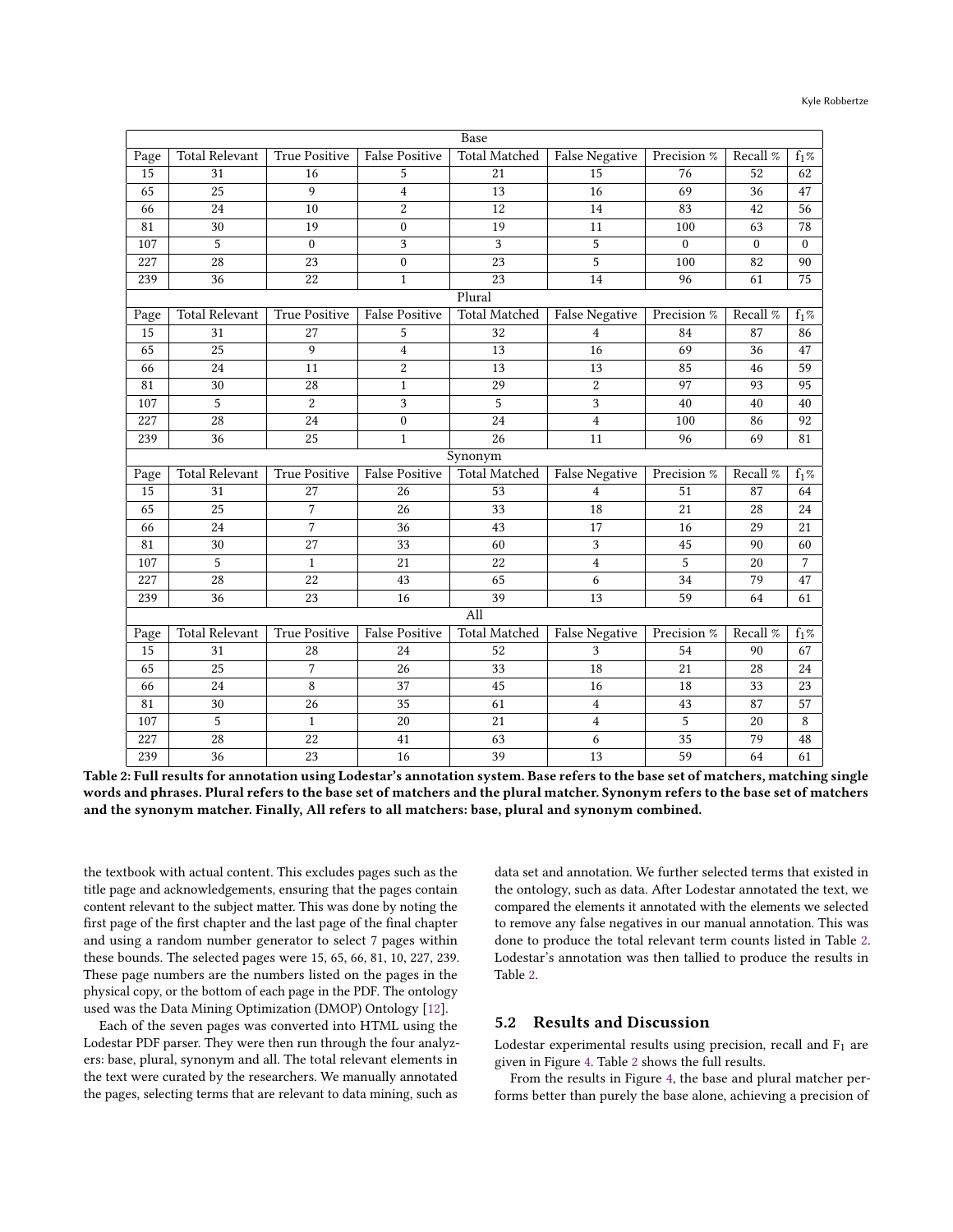<span id="page-8-5"></span>

Figure 4: The average precision, recall and  $F_1$  results over all 7 pages for each of the four cases.

89% and a recall of 70%. These results are encouraging, when considered in relation to those achieved by other annotation systems such as Ontea. This is important considering that Ontea's results were produced from an ontology generated from the text it was annotating, while Lodestar used a separately created ontology and text. Further study into the performance of Lodestar compared to other annotation systems is needed to determine exactly how it compares. This is due to the fact that the data set used by Laclavik, et al. (2009) is no longer available and neither is the source code. Thus, making it impossible to annotate the pages using Ontea.

The less effective recall performance in Lodestar could be an artefact of the automatic generation of regular expressions for matching. The automatic nature of the generation reduces Lodestar's ability to handle corner cases in the text and ontology. An example is the class "CorrelationSimilarity" in the DMOP ontology. This does not match "correlation" in the text as it does not know to match only half the element name. It would match "correlation similarity", however, as it is not capable of breaking the element name up and matching it against a multi-word term in the text. It is likely that comparing only part of the element name would result in a high number of false positives, reducing the precision.

Some false positives include words like "project" and "course", which the ontology uses as nouns, while in the text they are used as verbs (project) or colloquially (course). Further, while still the same part of speech, some matches are used in different ways in the text and ontology. For example, the word "series" in the text: "This is the participant's performance on a series of responsiveness tests." (page 107 of Data Mining for the Masses). The DMOP ontology uses the word "Series" in the statistical sense, to mean a list of numbers, while the textbook means a list of tests.

The synonym matcher reduces the accuracy of the base-case matches by 21%. This could be due to synonyms not taking into account what part of speech the term is or synonyms being too generalised or common to be of use. This can be seen by comparing the precision of the base-case and that of the synonym matcher. There are numerous false positive matches found by using synonyms, such as "perform" and "very". This is further confirmed in the synonym matcher results in Table [2,](#page-7-0) where the high number of false positives on each page are recorded. The increase in recall shows that there is a benefit to matching synonyms if the false

positives can be identified and removed, as it does match more of the positive elements. This could be achieved by integrating a part of speech tagger into the synonym matcher, but due to time limitations, this is yet to be implemented in Lodestar.

There was also some synonyms that were missed, such as "attribute", used in the textbook, as a synonym of "feature" in the ontology. This missed synonym was due to WordNet not including "attribute" as a synonym for "feature", which could be a limitation of WordNet's breadth around scientific subjects [\[19\]](#page-9-24).

Matching plurals improves the annotation for both precision and recall. This is expected, as plurals do not suffer the same generalisation issue that synonyms do. Plurals continue to use the same base word as the singular version, thus ensuring that common words are not also matched.

#### <span id="page-8-1"></span>6 CONCLUSIONS

We developed a digital smart textbook platform, Lodestar, to annotate source textbooks using an ontology and render it to users. We have evaluated Lodestar's annotation system, which has shown promising results. While the synonym matcher reduced Lodestar's annotation ability, the best results were achieved with the base and plural matchers combined.

While Lodestar currently presents as a solid foundation, with better annotation and generalized textbook support, there are more features that require implementing if Lodestar is going to be used more effectively in schools and universities. For example, adding study notation features such as highlighting and margin notes [\[15\]](#page-9-29). These combined with smart features such as question and answer generation, as seen in "Inquire Biology" [\[2\]](#page-8-0), would make Lodestar much more useful in educational institutions.

# **REFERENCES**

- <span id="page-8-3"></span>[1] Victor R Basil and Albert J Turner. 1975. Iterative enhancement: A practical technique for software development. IEEE transactions on software engineering SE-1, 4 (1975), 390–396.
- <span id="page-8-0"></span>[2] Vinay K Chaudhri, Britte Cheng, Adam Overtholtzer, Jeremy Roschelle, Aaron Spaulding, Peter Clark, Mark Greaves, and Dave Gunning. 2013. Inquire Biology: A textbook that answers questions. AI Magazine 34, 3 (2013), 55–72.
- <span id="page-8-2"></span>Gobinda Chowdhury. 2012. How digital information services can reduce greenhouse gas emissions. Online Information Review 36, 4 (2012), 489–506.
- <span id="page-8-4"></span>[4] Cyril W Cleverdon, Jack Mills, and E Michael Keen. 1966. Factors determining the performance of indexing systems,(Volume 1: Design). Cranfield: College of